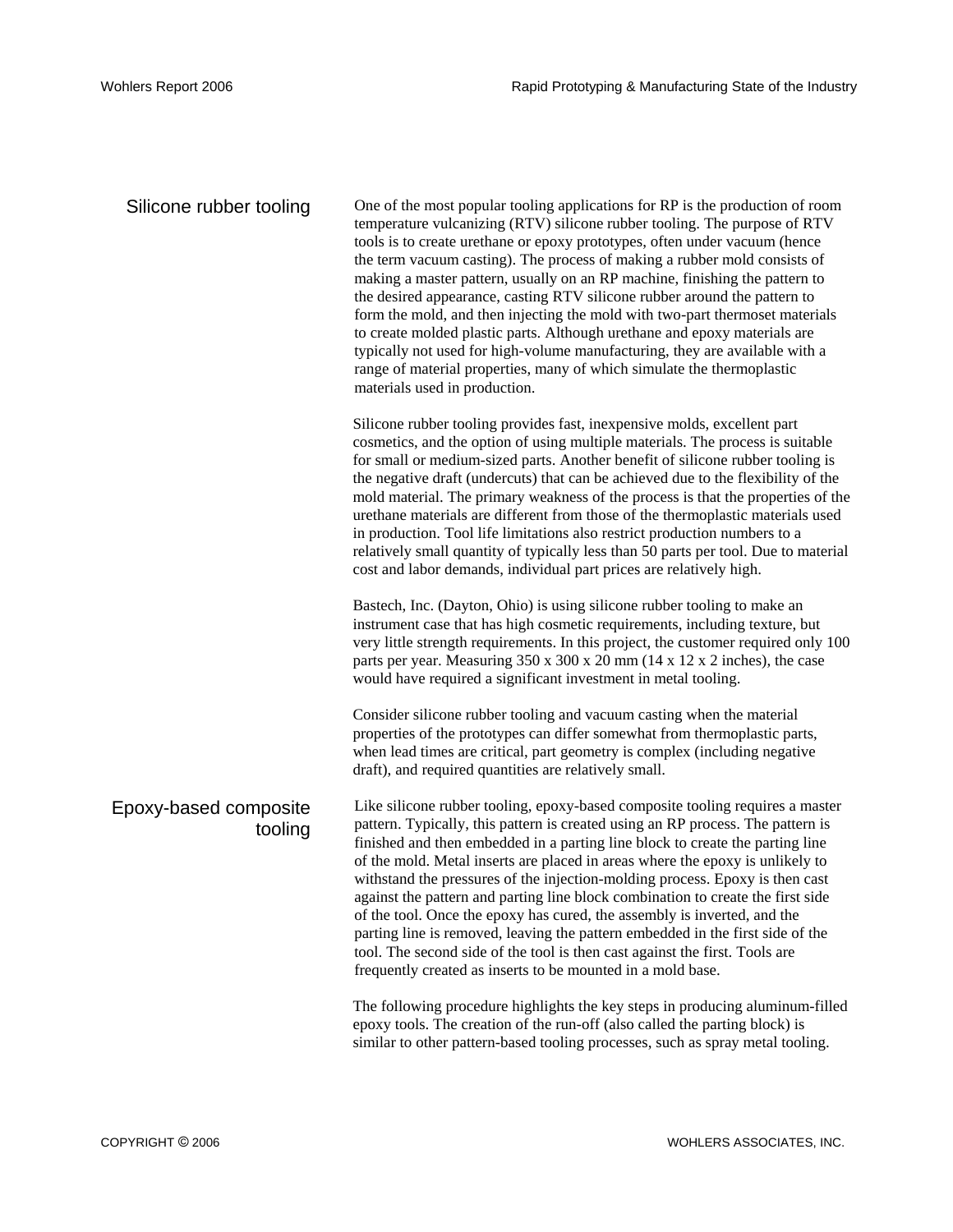- 1. Produce the master pattern, usually with an RP process.
- 2. Identify the parting line.
- 3. Produce a nesting fixture to hold the pattern in place. The nesting fixture, which is usually made of wood, must be substantial enough to hold the pattern securely.
- 4. Cut and attach pieces of wood to follow the parting line. Depending on the complexity of the parting line, this might require 10 to 15 pieces.
- 5. Use wax to fill the gaps and cracks between the pattern and the pieces of wood.
- 6. After the run-off is complete, apply mold release to the pattern and run-off.

*Note:* Just prior to prepping and casting the first half, copper water lines should be in place. Depending on the part and the side of the tool being cast, sprue bushings and ejector pins (sleeves) must be in place. Also, the steel frame that contains the mass cast must be constructed prior to casting. The frame provides strength to hold the tool together to prevent cracking.

- 7. Apply surface coats of epoxy to the pattern and run-off.
- 8. Fill with 35% epoxy and 65% aluminum composite material to complete the first side of the mold.

*Note:* Timing is critical between Steps 7 and 8. If the composite material is poured prematurely, the aluminum chips (1–3 mm in size) will penetrate the surface coats of epoxy. If too much time expires, the surface coats will not adhere well to the composite material.

- 9. Remove the pattern and run-off. The first side of the mold is complete.
- 10. Position the pattern back into the finished side of the mold.
- 11. Produce the opposite side of the mold. There is no need to produce a runoff, because the completed side of the mold serves this purpose.

Composite tooling permits the use of production thermoplastic materials, and it works best with parts of low-to-medium complexity. This tooling approach can create large parts with molds that are relatively inexpensive when compared to conventional machined tooling. On the down side, this approach offers limited mold life and long cycle times when molding parts. Also, complex geometries may require many metal inserts, increasing cost and lead time.

Spray metal tooling Spray metal tooling is constructed very much like epoxy-based composite tooling, except that a thin layer of metal is deposited using a spray process to create the surface of the mold. The metal is often kirksite, a zinc-based alloy, although new techniques can successfully spray other metals, including steel. The metal surface is usually backed with epoxy or a low-melt alloy. Proper selection of the backfill material can improve the cooling rate of the tool.

> Spray metal tooling is good for large parts. The mold-making process introduces little or no additional shrink, so the process is relatively accurate. Because the mold has a metal surface, injection cycle times are better than those of epoxy-based composite tooling. The disadvantages are that the mold has a limited life, and complex shapes and features may require adding metal inserts, increasing cost and production time. Spray metal tooling is a candidate for applications with parts of significant size and low-to-medium complexity.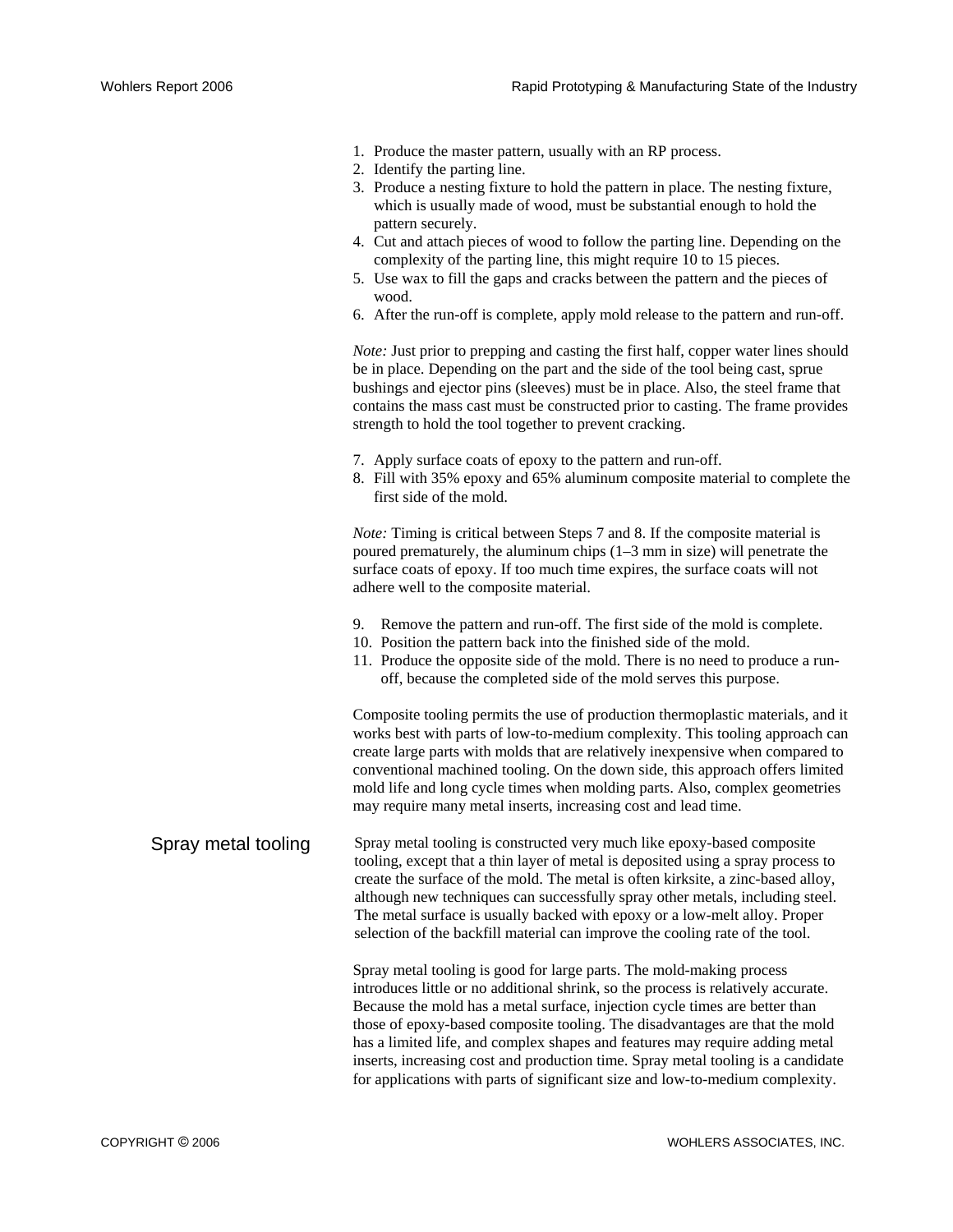A unique form of spray metal tooling currently under development is Cold Gas Dynamic Manufacturing (CGDM). Dr. Chris Sutcliffe and colleagues at the University of Liverpool's Department of Engineering are developing the technology. CGDM is a high-rate, direct deposition process capable of combining many dissimilar materials in the production of a single component. The process is based on Cold Gas Dynamic Spraying CGDS—a surface coating technology in which small, unheated particles are accelerated to high velocities, typically above 500 meters per second (1,640 feet per second), in a supersonic gas jet and directed towards a substrate material.

The process does not use a heat source, as with plasma and High Velocity Oxy-Fuel (HVOF) spray technologies, but instead exploits the high kinetic energy of the particles to effect bonding through plastic deformation upon impact with the substrate or previously deposited layer. As a consequence, it lends itself to the processing of temperature-sensitive material systems such as oxidizing, phase-sensitive, or nano-structured materials. To achieve metallic bonding, incident particles require velocities greater than a certain material-specific threshold value, such that thin surface films are ruptured, generating a direct interface. This bonding mechanism has been compared to explosive welding.

Similar to CGDM, Sandia National Laboratories (Albuquerque, New Mexico) is developing a process termed Cold Spray. The technology came to the U.S. in 1994, 10 years after Russian inventors discovered its potential. The Sandia research team is heading a consortium of eight U.S. companies that include automakers and aircraft engine manufacturers, including Alcoa, Ford Motor Company, Pratt & Whitney, DaimlerChrysler, and Siemens/Westinghouse.

Cast kirksite tooling Kirksite is a zinc-aluminum alloy with excellent wear resistance. Although kirksite has been cast for decades, it regained some popularity more than a decade ago with the growth of rapid prototyping. Due to other competing rapid tooling processes that have emerged in recent years, cast kirksite has again lost some of its appeal. However, for some applications, the process can still yield cost-effective results. DaimlerChrysler is one user of the process.

> The process for making cast kirksite tooling begins much like the process for epoxy-based composite tooling, except that two additional reversals are required to permit the creation of tooling in a more durable material. First, a shrink-compensated master pattern of the part is produced, typically using an RP process. A rubber or urethane material is then cast against the part master to create patterns for the core and cavity set, which will be cast in kirksite. Plaster is then cast against the core and cavity patterns to create molds into which the kirksite is cast. Once the kirksite is cast into the plaster molds, the plaster is broken away, and the kirksite core and cavity are fit into a mold base.

Armstrong Mold Corp. (East Syracuse, New York) is using a prototype injection-molding process that employs cast kirksite cavities. The company is using the process to produce thermoplastic parts in a period of two to three weeks. According to Armstrong, tool life is dependent on many factors, particularly the material used. Typical runs are 50 to 1,000 pieces, although some kirksite molds have produced up to 200,000 pieces.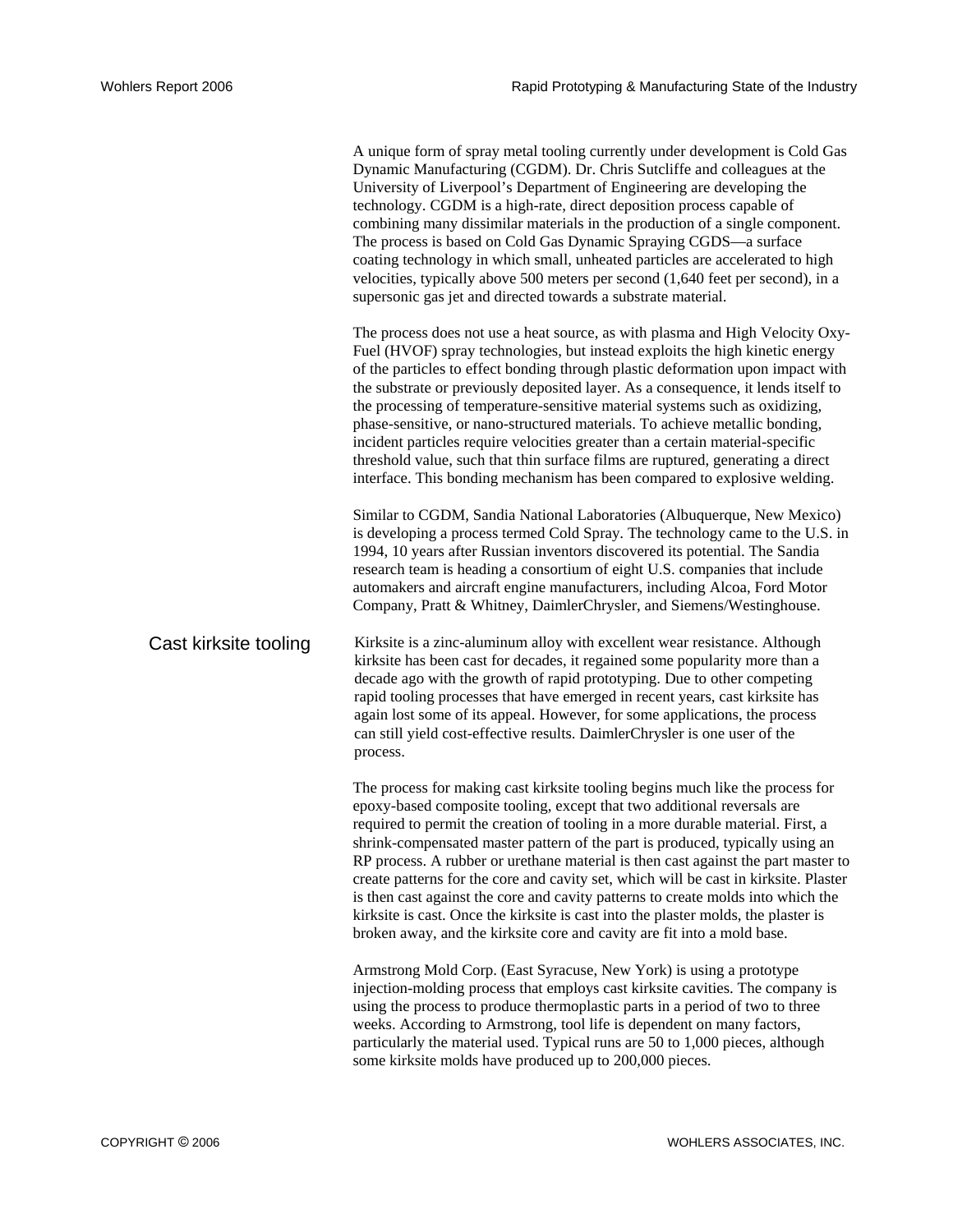Complex shapes can be molded with kirksite tooling. Also, it offers a more durable mold than epoxy or spray metal tooling. Its disadvantage is that the mold is not as accurate as an epoxy or spray-metal mold because of the reversals and the material shrink in the metal-casting process. To accommodate for this loss of accuracy, it is possible to machine surfaces to tolerance. Cast kirksite tooling would be typically chosen for medium-sized production quantities of larger parts without tight dimensional requirements.

3D Keltool 3D Keltool is a powder metal process used to make injection-mold inserts and other durable tooling from master patterns. Keltool was originally developed by 3M in 1976 and was sold and further developed by Keltool Inc. In 1996, 3D Systems purchased the technology from Keltool Inc. and renamed it 3D Keltool. 3D Systems continued to develop and improve the process. It is proprietary, so many of the details of 3D Keltool are not publicly known.

> After 3D Systems acquired DTM in 2001, it began to favor SLS tooling at the expense of 3D Keltool. Consequently, activity associated with 3D Keltool was very quiet from 2001 to 2003 and non-existent since then. 3D Systems has licensed the process to several companies. In March 2003, the sole licensee of 3D Keltool in the U.S. was General Pattern Company (Minneapolis, Minnesota). It acquired the license from Rapid Tooling Technologies, LLC of St. Paul, Minnesota. General Pattern continues to practice the 3D Keltool process, but at a reduced level. The company targets the applications that are a natural fit. "It is best to apply it to tooling inserts that are smaller than 75 x 75 x 73 mm (3 x 3 x 3 inches). Master preparation is also a key to success," said Brad Fox of General Pattern. Other licensees remain active at some level, although 3D Systems makes little mention of the technology on its website.

> The 3D Keltool process typically starts with a CAD design of the core and cavity inserts, followed by the creation of the core and cavity patterns with stereolithography or some other RP process. Once these core and cavity patterns have been finished to the desired surface, silicone rubber is cast against them to create molds into which a mixture of metal powder and binder is poured, packed, and cured. The metal mixture consists of finely powdered A6 tool steel and even finer particles of tungsten carbide. At this point, the cast core and cavity inserts exist in a *green* state. These green inserts are fired in a hydrogen-reduction furnace to burn away the binder, sinter the metal particles, and infiltrate copper into the inserts. This produces solid metal inserts that are approximately 70% steel and 30% copper, with physical properties similar to that of P20 tool steel. The inserts are finish machined, drilled for ejector pins, and fitted into mold bases.

Additional technical information on 3D Keltool is available at http://wohlersassociates.com/keltool.pdf.

MetalCopy MetalCopy, formerly known as WibaTool, is a powder-based process jointly developed by IVF Industrial Research and Development Corp. and Prototal, both of Sweden. The process is similar to 3D Keltool. However, it uses a binder that is said to be less viscous, making it suitable for small features such as narrow, deep slots. Also, the metal mixture is something other than A6 steel and it does not include tungsten carbide.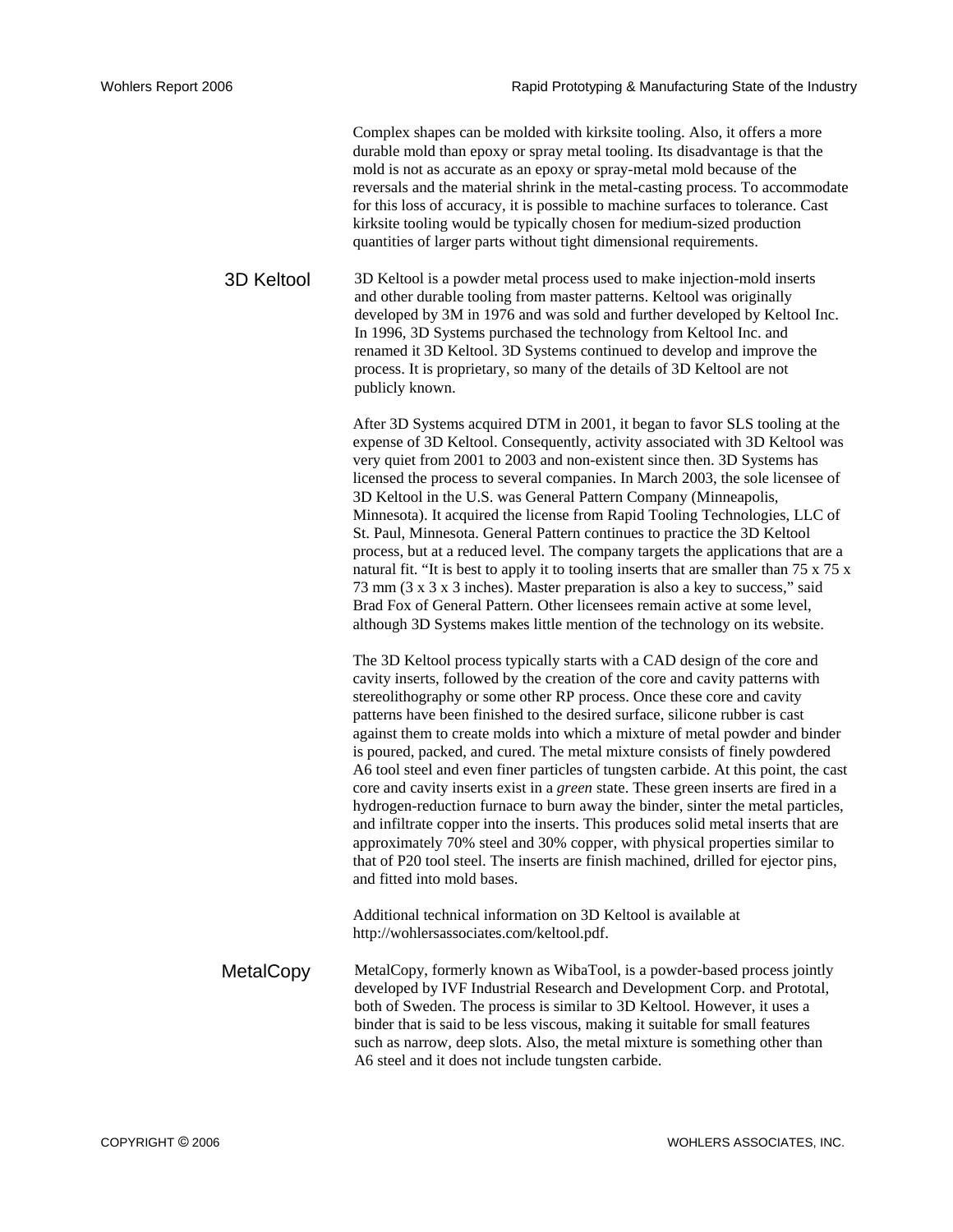MetalCopy uses a copper alloy rather than pure copper for infiltration. MetalCopy has a lower sintering temperature and is therefore believed to encounter less process shrinkage. Due to insufficient market demand, Prototal discontinued MetalCopy in mid-2005.

Ford Sprayform In 1999, Ford (Dearborn, Michigan) acquired the Sprayform process from Sprayform Holdings Ltd. of the UK. It uses twin wire metal arc guns to spray carbon steel onto the surface of a pattern. Prior to 1999, Ford had licensed the Sprayform technology, expecting to use it for prototype tooling, but found that it could also be used for production tooling. Some issues remain, such as repairing Sprayform tools, yet Ford has used Sprayform tools to produce more than one million stamped articles.

> The process involves the spraying of steel onto a ceramic pattern from a robotically controlled wire spray gun. In producing the patterns, Sprayform uses a special freeze-casting process that ensures stability and accuracy of the ceramic. The sprayed metal is referred to as the shell. For stamping tools, the shell is typically 19 mm (0.75 inch) thick. An epoxy fill is applied to the backside of the shell and then the composite structure is removed from the ceramic pattern. The original model used to form the ceramic pattern may be reused for other tools, but the pattern is destroyed when removing the metal. The work cell currently operating at Ford can accommodate parts up to 760 x 1015 x 250 mm (30 x 40 x 10 inches).

Sprayform is being used to make dies that are capable of producing 300–400 prototype sheet metal stampings. The process is being used only for Class B structural parts that are hidden from view. The company is interested in scaling up the process to see how far it can go beyond prototyping, according to Allen Roche of Ford. "Several benchmark production tools for stampings have been created over the past year," Roche stated. "One tool reached 70,000 parts, another over 200,000, and one that yielded more than 1 million parts." The benchmarking has helped Ford understand the best applications for the process in the future, Roche explained.

At this time, Sprayform is available internally at Ford and not accessible to other companies. A small team of people is dedicated to the effort.

Rapid Moulding **Technologies** Rapid Moulding Technologies Ltd. (RMT) of Cambridgshire in the UK owns a process previously known as Swiftool. It uses proprietary composite materials that are pressed against a pattern to produce complete molds and tooling inserts. The company offers two types of mold materials: one for molding thermoplastics and thermoset resins and another for a soluble core material.

> The company's smallest system, named S10, offers a capacity of up to 150 x 150 x 150 mm (6 x 6 x 6 inches) and produces molds using a 10-ton press within a vacuum. The system includes a vacuum chamber with a 23-liter mixer, training, and a starter pack of materials. RMT also offers the S50 system, which produces molds using 50 tons of pressure (with vacuum assist),and a pressing area capacity of 350 x 300 mm (14 x 12 inches). The largest system, S200, produces molds using 200 tons of pressure (with vacuum assist)and a pressing area capacity of 700 x 600 mm (28 x 24 inches). The mold material consists of 30% polymer and 70% fibers.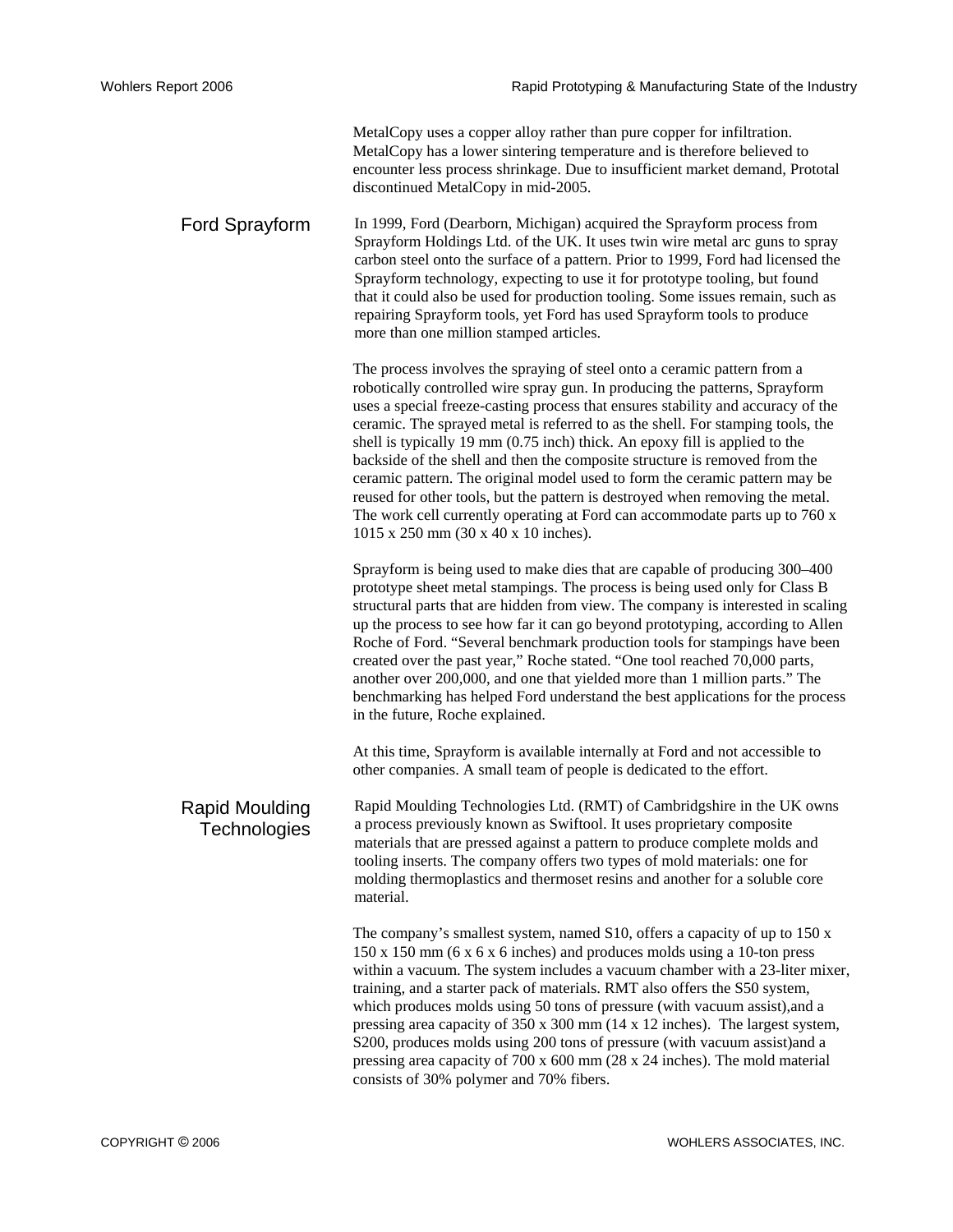Organizations that have purchased systems include Procter & Gamble (UK), Federal Mogul, and the Institute of St. Gallen in Switzerland. RMT has also offered it as a service, but reported in early 2006 that they now rarely use it themselves due to the company's success with high-speed CNC machining.

PHAST Prototype Hard And Soft Tooling (PHAST) is a pattern-based rapid tooling process used to create intricately detailed, multi-cavity, injection-mold tooling. The PHAST process uses RP patterns, handcrafted patterns, or naturally occurring objects. The process is currently owned by Milwaukee School of Engineering (MSOE) and was donated to the university by Proctor & Gamble in 1999. After the donation, MSOE developed many aspects of the technology.

> The basic PHAST process starts with a pattern that represents a positive form of the part to be molded. This pattern is used to produce a mold master in a soft, accurate, and reusable material. From the master, ceramic molds are produced and used to cast wear-resistant Metal Matrix Composite (MMC) mold inserts. The non-magnetic MMC material consists of 30% tungsten (by volume) and 70% bronze. A highly thermally conductive MMC is also available, providing the potential for reduced molding cycle time, as well as EDM electrode materials.

Currently, PHAST can be used for production injection-mold tooling, as well as prototype and bridge tooling. PHAST can be processed in as little as a week, according to MSOE. This fast turnaround can be attributed in part to the streamlined machining and mold-base setup methodology developed at the university. PHAST is best for open-shut mold geometry and complex parting surfaces are not an issue. The ideal mold insert size is smaller than 100 x 100 mm (4 x 4 inches) and 64 mm (2.5 inches) deep. The process is not as accurate as CNC machining, at  $\pm$  0.09 mm per 25 mm (0.0035 inch per inch), but it can reproduce features smaller than is capable with CNC machining.

EDM-rich mold geometry, with high feature density, is where PHAST excels. With the quality of RP patterns produced today, the pattern preparation effort is minimized and the accuracy is acceptable for many applications. This, combined with a process that can produce one cavity every four hours (using one mold master), regardless of complexity, makes PHAST an excellent high cavitation solution. The need for high-end RP equipment is avoided and patterns are readily available with no capital equipment investment.

PHAST has several unique characteristics, specifically high resolution and high aspect ratios, which are leading to interesting new applications. The ability to capture features smaller than 0.02 mm (0.0008 inch), much smaller than fingerprints or LP record grooves, provides opportunities not economically available from conventional mold-making approaches. Also, the ability to capture the surface detail of objects, such as leaves or other natural or manmade textures on flat or complex surfaces, is an interesting feature of the PHAST process.

PHAST is available through MSOE and licensing for the right application will be considered. PHAST works best for small and complex parts with nonstringent overall tolerance bands. PHAST is not the best fit for simple, easily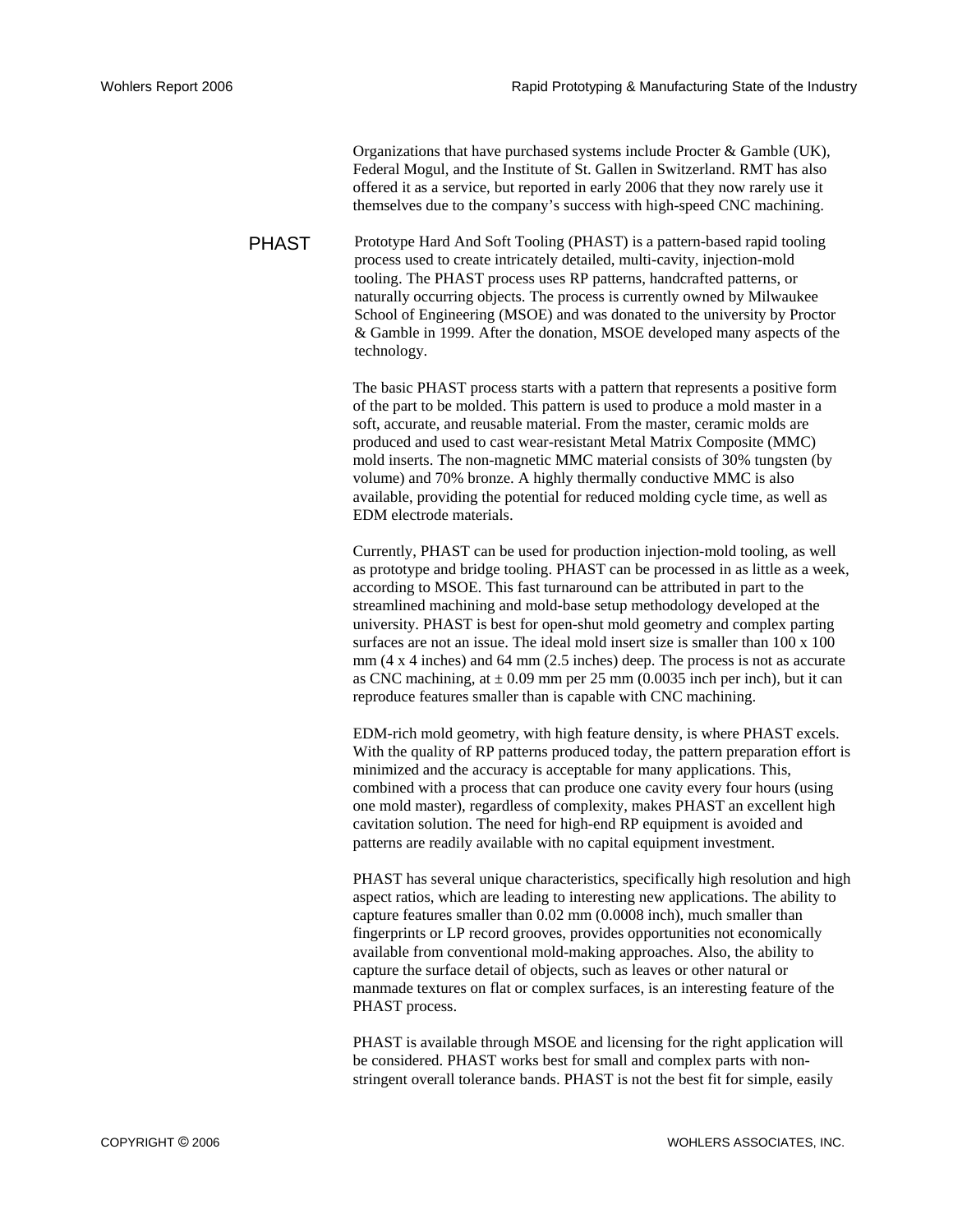CNC-machined molds, nor is it good for large molds. However, it is believed that the technology can save time and money for small, highly textured and EDM-rich multi-cavity molds.

SL tooling by Russ Harris SL tooling refers to mold cavities that are produced by a stereolithography technique and subsequently directly used in a molding process, such as plastic injection molding. The Direct AIM process from 3D Systems was one of the first SL tooling methods. (AIM stands for ACES Injection Molding, and ACES stands for Accurate Clear Epoxy Solid.)

> SL tooling is capable of producing low volumes of plastic injection-molded parts prior to commitment to hard tooling. The parts are similar to, but not exactly like, those created with traditional metal tooling. Although there are examples of continued activities with SL tooling in some educational institutions, there are currently few industrial applications. This may be due to the advancements made in alternative methods, particularly high-speed machining techniques for metal mold production.

> The key to successful SL tooling is to understand the demands of its mold design and injection mold parameters, which are very different from those for metal molds. A drawback of the SL tooling process is that the tools are susceptible to failure after producing only a small number of parts. Previous research by the Rapid Manufacturing Research Group at Loughborough University in the UK has shown that mold wear is mainly dependent on the individual polymer used. However, it has been demonstrated that appropriate choices in mold design and process variables can reduce the risk of failure. Previously, the use of proper settings has allowed the successful molding of parts as large as 165 x 400 x 48 mm (6.5 x 16 x 2 inches) and geometrically complex in an aggressive molding polymer such as PA66 with 30% glass content.

Since its introduction, the advantages of SL tooling were promoted as providing a quicker and less expensive alternative to traditional machined metal tools, when low volumes of molded parts are required. However since the introduction of SL tooling, the speed of machined tooling has improved vastly and its cost has dropped to the extent that most advantages of SL tooling have been nullified. The future use of SL tooling may now lie in the exploitation of its characteristics that allow virtually unrestricted shapes to be produced.

The thermal properties of stereolithography materials, notably the low thermal conductivity, have often been stated as a vulnerability of this process. However, it can actually help to enable the molding process by allowing for the slower speeds and pressures required for the lower strength epoxy mold. In fact, the SL tooling process has shown itself to be capable of producing parts that would not be possible under the same conditions using a metal mold. The thermal characteristic of SL tooling has made it possible to mold fully crystalline PEEK, which has an injection temperature of  $400^{\circ}$ C (752 $^{\circ}$ F). An equivalent steel mold would require a pre-molding temperature of about 200°C (392°F).

Also consider that the thermal characteristics of SL molds have an influence on the morphological structure of the parts. In some polymers, this may lead to a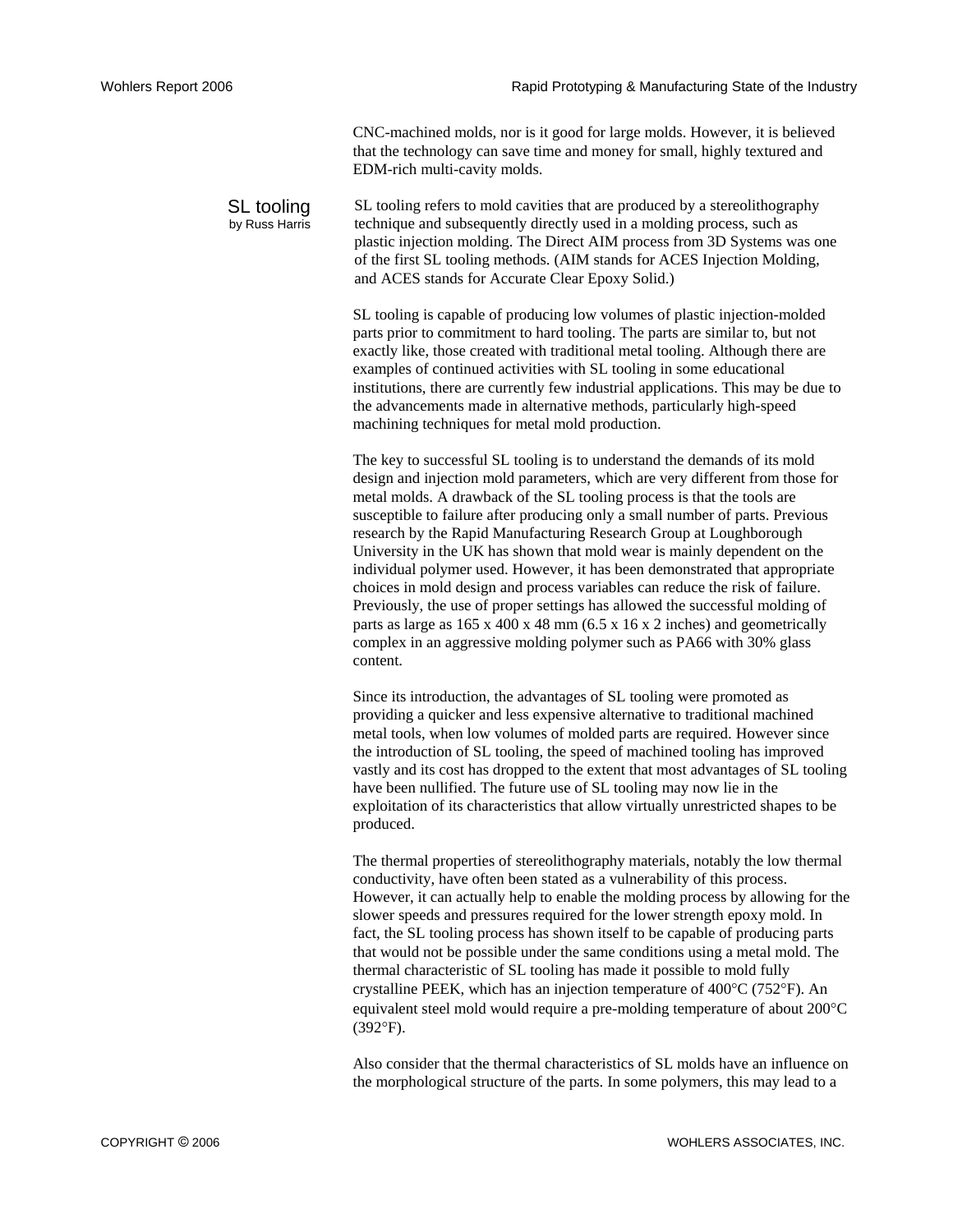difference in the morphology of parts from SL tools as compared to those from metal tools. Such morphological differences can affect the shrink and mechanical properties of the molded part. When using SL tooling, one must decide if these differences are critical to the functionality of the part.

Recent work has shown that the slower molded part cooling imposed by SL tooling provides an opportunity to make some variations in the molding parameters in crystalline polymers. This allows the control of critical morphological factors, including the level of crystallinity. The subsequent level of crystallinity dictates many of the resultant part properties. The process modifications in this work were realized without changes to the machine, tool, or molded material (i.e., external cooling control, different polymer, etc). This demonstrates the possible "tailoring" of molded part properties that would allow certain desirable part properties. These revelations demonstrate an advantage of SL tooling that was not possible with metal tooling.

Laminate tooling by Candice Majewski As pressure continues to mount to reduce the costs and lead times for tooling, several companies have turned to laminate tooling as a solution. This process combines the traditional benefits of rapid prototyping technologies (lower costs, shorter lead times, and the option of including conformal-cooling or conformal-heating channels), with the ability to produce molds that are much larger than those produced by other RP technologies.

> Daniel Walczyk of Rensselaer Polytechnic Institute (Troy, New York) has been continuing work on Profiled Edge Lamination (PEL) tooling as part of a fiveyear project. Further work is planned to examine the use of variable laminate thicknesses, as well as cost and time predictors and different bonding methods.

Thomas Himmer of the Fraunhofer Institute for Material and Beam Technology, in Dresden, Germany, continues to work with laminate tooling, particularly looking at new applications for the automotive and aircraft industries. The process specifically involves the laser cutting of laminates that are joined together before being CNC machined to provide an improved surface finish. A laser/plasma hybrid spraying technique has been shown to be effective for depositing coatings for surface protection.

Loughborough University is continuing to investigate the use of laminate tooling for the molding of polyurethane foam. Research is underway to control tool temperatures more accurately using conformal-heating channels. The aim of the work is to improve the flow properties of the foam to allow thinner mold sections. The researchers are investigating whether better temperature control will allow the foam to expand further and into thinner sections. Currently, a thickness of less than 5 mm (0.2 inch) is not possible.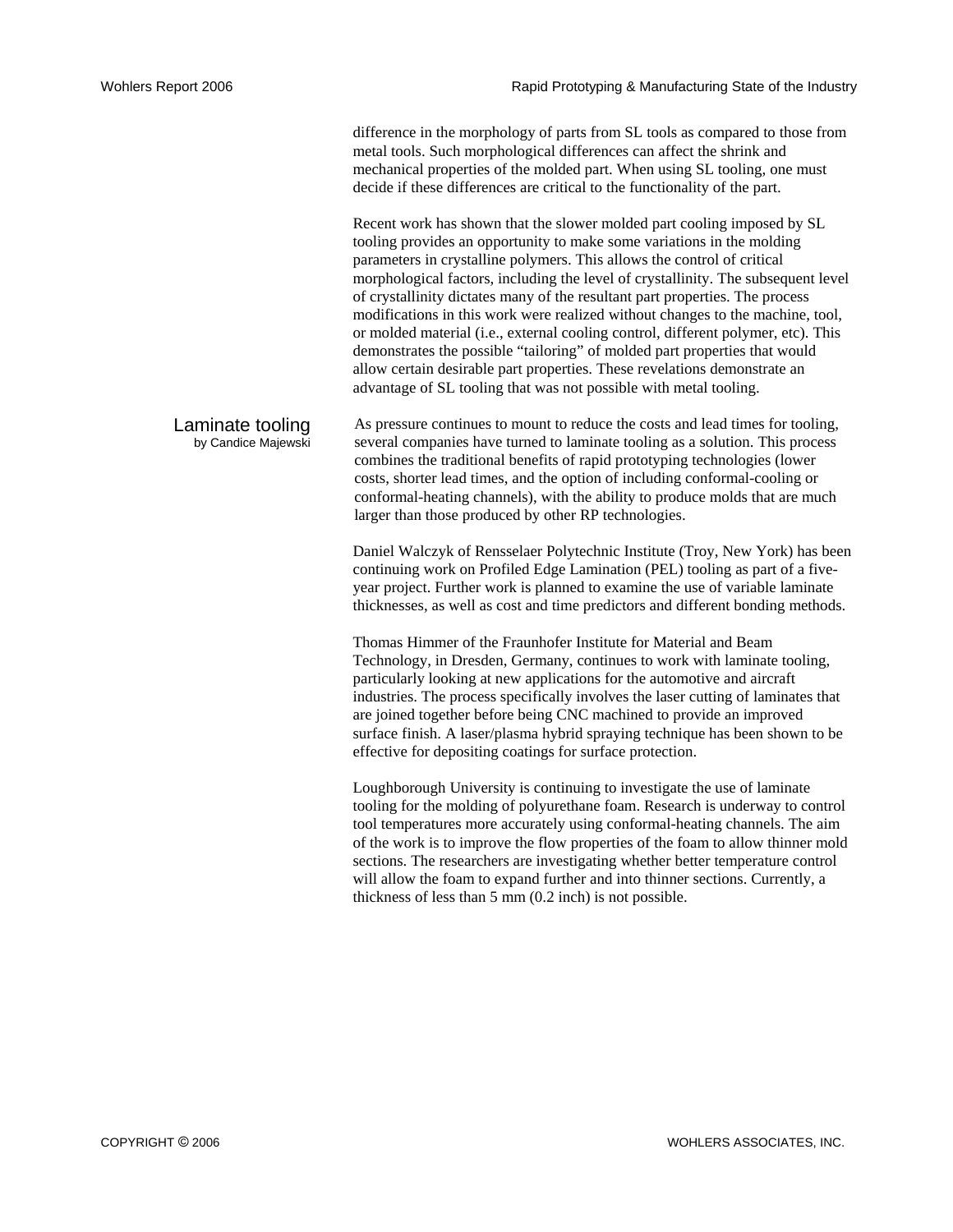

Photo of laminate tool that researchers are using to evaluate the effect of tool temperature on foam flow properties for polyurethane foam molding, courtesy of Loughborough University

Ultrasonic Consolidation (UC), developed by Solidica, uses ultrasonic welding technology to create 3D objects that are proving to work well for rapid tooling applications. Research continues at Loughborough on UC with the characterization of aluminum alloy 6061 for the process.

Warwick Manufacturing Group has recently completed a three-year study of the use of laminated tooling. Results show substantial cost and lead time reductions when using laminated injection-mold tools for the automotive industry. Reductions in cycle times and improved part quality have been proven as a result of using conformal-cooling methods.

A collaborative project between Warwick Manufacturing Group, Loughborough University, and De Montfort University has shown up to a 50% cost reduction and a 54% time savings when using laminated tooling to produce gravity and high-pressure die-casting tools.

Another organization using laminate tooling is Innova Engineering GmbH, the manufacturer of the Contura System, which has been used in industry for many years. The process involves computing the temperature profile of the part in order to determine the cooling behavior of the tool. Conformal-cooling channels can then be designed accordingly. The tool is built up from machined plates that are bonded together using a patented vacuum furnace brazing technique. Bayer Plastics has used this technique for some time and reports reductions in cooling time of 20–40%.

Tokyo Institute of Technology is also involved in laminate tooling. The institute has produced laminate tooling using thin sheets of steel. The Stratoconception process, developed by Cirtes, is useful for large tools, and is currently being used by several companies to manufacture tooling.

Space Puzzle Molding Protoform GmbH, of Fürth, Germany, has developed and is marketing a technology called Space Puzzle Molding (SPM). SPM enables a molder to produce injection-molded prototypes and low-volume production parts from the tooling.

> The Space Puzzle Mold and the patented mold-holding device are what make SPM special. The mold is designed with normal parting lines so that it fits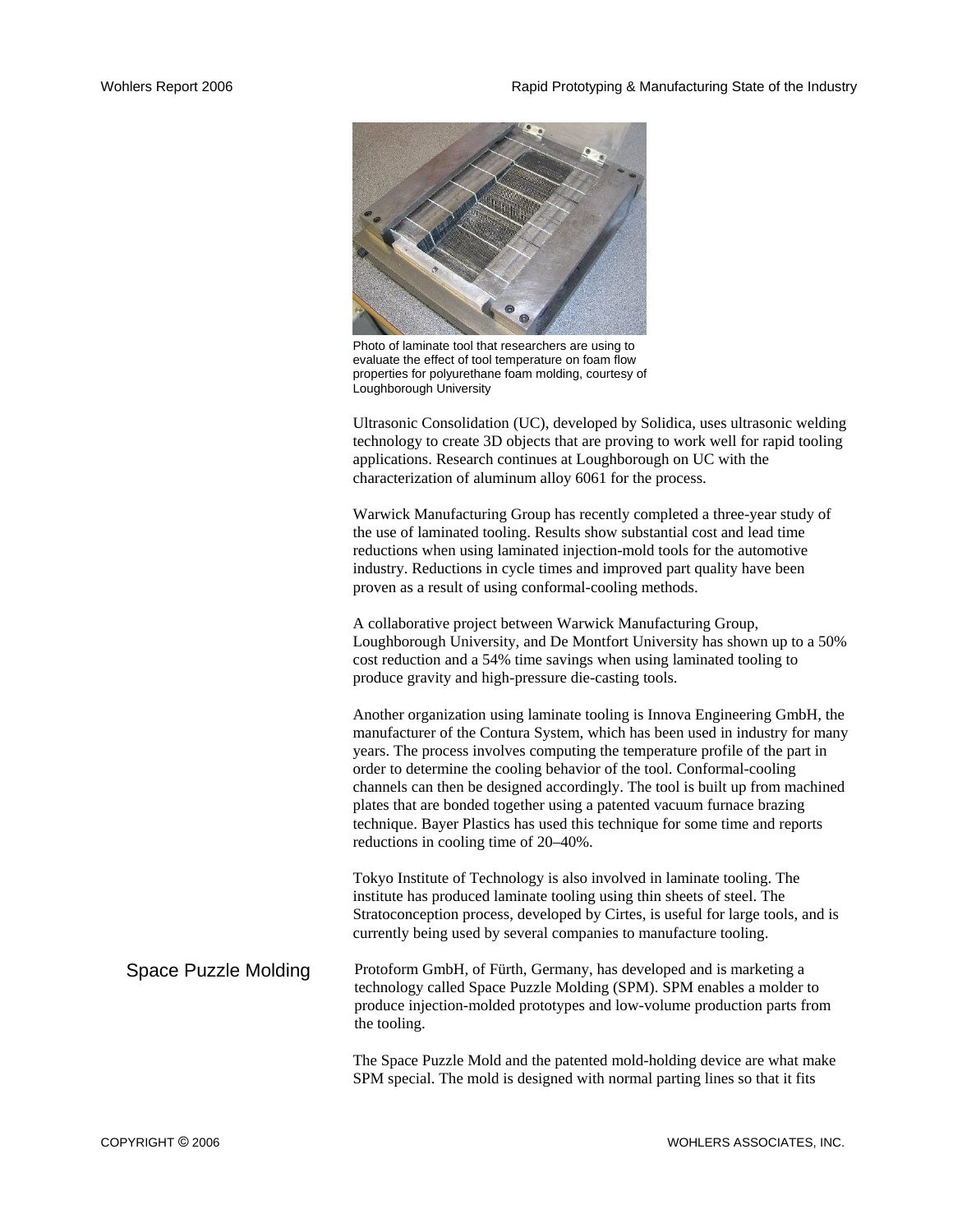together like a puzzle. The molds are easy to build and change, according to Peter Hofmann of Protoform GmbH. No ejector pins or mechanical mold slides are necessary, even for complex parts. Each mold is relatively small and compact in comparison to a conventional mold.

SPM molds are normally CNC machined from aluminum or steel. The production limit of a Space Puzzle Mold is usually 500 to 1,000 parts determined primarily by the complexity of the part. The maximum quantity is approximately 5,000 pieces. The SPM mold does not require a mold base because of its mold-holding device.

Small molds are hand loaded into the mold-holding device, but the larger molds require mechanical assistance. After each cycle of the injection-molding machine, the molds are unloaded and disassembled to remove the part. SPM can also be used for multi-material molding, structural foam molding, and gasassist molding. SPM is capable of injection molding production-quality prototype parts in virtually any thermoplastic material, at normal molding conditions, Hofmann said.

Others Express Tool is an electroforming technology that was launched in 1996. The Infinite Group, Inc. owns Express Tool, as well as Laser Fare and Infinite Photonics. In 1999, Infinite purchased a 50-year-old tooling company named Osley & Whitney, and this is where Express Tool had been "housed." Osley & Whitney went out of business in 2001, and work on the Express Tool process stopped when the company folded. Little, if any, work had been done with it over the past three years. Infinite still owns the Express Tool intellectual property.

> Many years ago, CEMCOM Corp. developed an electroforming process of producing prototype and bridge tooling for plastic injection molds. In 2000, the company was shut down. The same year, Sean Wise, former R&D director at CEMCOM, established a new company named RePliForm (www.repliforminc.com) in the Baltimore, Maryland, area. The company produces prototype molds using the CEMCOM electroforming process, although this activity has been phased back.

> EcoTool is an indirect tooling process that has been developed by the Danish Technological Institute (DTI), TNO Industrial Technology, and several companies. The process is similar to some other indirect tooling processes, such as PolySteel, except that it uses a different binder system that is capable of withstanding the high temperatures required for the infiltration of metal. Due to questions about property rights, work on the process has stopped, although it is expected to resume sometime next year, according to Rik Knoppers of TNO.

> Years ago, Dynamic Tooling (Fresno, California) developed a powder-based approach called PolySteel. Using an RP pattern, the process produces mold inserts that consist of approximately 90% steel by weight. According to Paul Vawter, inventor and president of Dynamic Tooling, PolySteel molds work for producing parts in just about any thermoplastic material, including glass-filled nylons and ABS. The primary focus of Dynamic Tooling has been on building molds and running parts for customers. However, it has been difficult to reach the company over a several month period, so its status and future are indefinite.